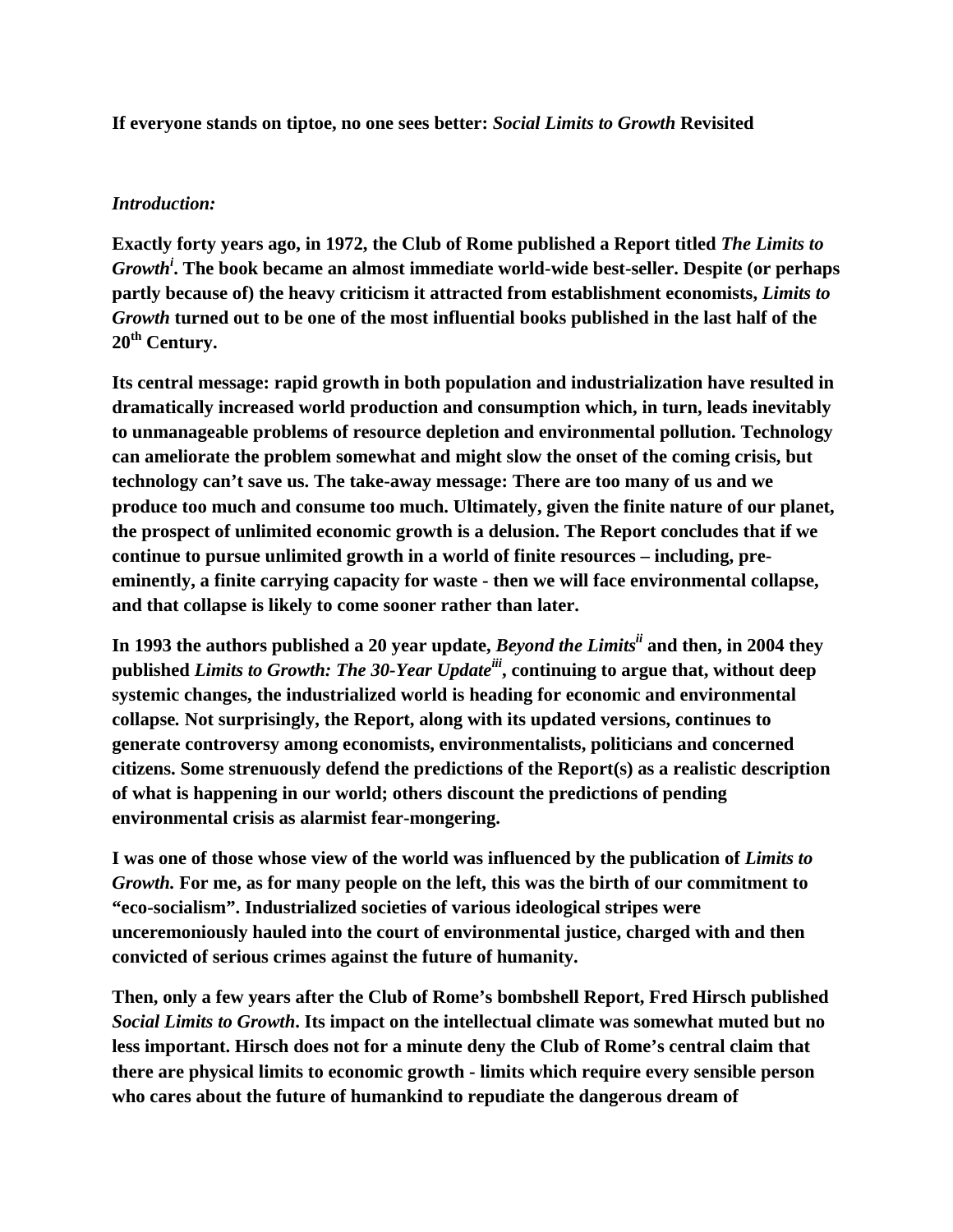**endless economic growth. But he argues that long before we reach these physical limits we will butt heads with a different but no less menacing challenge.** 

**Hirsch has a powerful story to tell and it's a story that helps to make sense of the world in which we live.** 

### *Are we locked on a hedonic treadmill?*

**As Adam Smith recognized in** *The Wealth of Nations* **[1776], economic growth is a central defining characteristic of capitalist market societies. Smith saw this as a very good thing since it is the impressive accumulation of wealth under capitalism that generates material improvements, even for the "lower orders" of society. This was especially true for those living in the imperialist heartland; rather less true for those living in the exploited colonial hinterland. A century later, for all his critical shafts aimed at capitalism, Karl Marx echoed Smith in heralding the growth-generating capacity of capitalist market societies.** 

**In our own day, the prospect of endless economic growth seems to have come to an end, at least in the West; but, prior to the current economic crisis and recession, per capita real income had been doubling every generation for at least a century and a half. The Baby Boomer generation, for example, is roughly twice as wealthy as their parents, four times as wealthy as their grandparents, and incomparably wealthier than ordinary folk in Victorian Britain.** 

**But would anyone argue that the Boomers are twice as happy as their parents, four times as happy as their grandparents or incomparably happier than their forebears from the time of the Industrial Revolution?** 

**Professor Richard Layard, a leading contemporary figure in the new field of "Happiness Studies", looks at data from the wealthiest and most powerful capitalist economies and, based on these data, tells us that "for most types of people in the West, happiness has not increased since 1950.** 

**In the United States people are no happier, although living standards have more than doubled. There has been no increase in the number of "very happy" people,**  nor any substantial fall in those who are "not very happy".<sup>iv</sup>

**In Britain, Japan and Continental Europe the same phenomenon is observable: "Despite massive increases in real income at every point of the income distribution" happiness has flat-lined or has increased only marginally. Moreover, when we compare one Western industrial country to another, "the richer ones are no happier than the poorer".** 

**In short, when studies measure the relationship between changes in income and changes in happiness what they tend to find is that extra income makes a big difference to people's happiness when they are struggling with physical poverty. By contrast, extra income**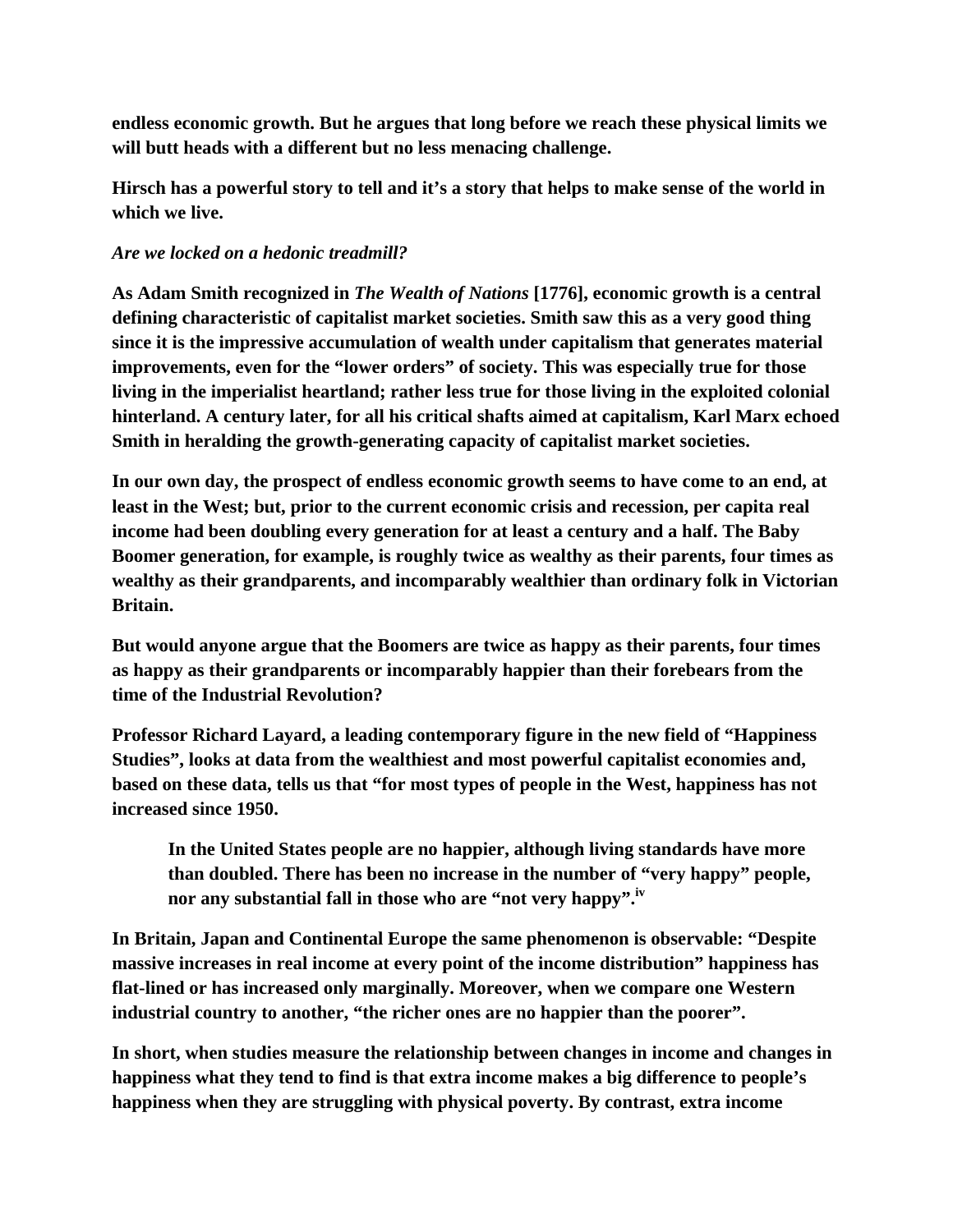**contributes very little to the happiness of those who are no longer poor. This fact would not have surprised 19th century economists, who labeled it the principle of diminishing marginal utility.** 

**So, although it might seem paradoxical at first glance, "when people become richer compared with other people, they become happier. But when whole societies have become richer, they have not become happier – at least in the West." [p. 31]** 

# *Competition for Positional Goods*

**Fred Hirsch spends roughly the first half of** *Social Limits to Growth* **attempting to explain why economic growth has had such disappointing results – at least for societies that have made the great leap from starvation to poverty and then to affluence. He wants to explain "the paradox of affluence": Why are we so focused on economic growth even though, when achieved, it yields little satisfaction?** 

**Hirsch's explanation hinges on the distinction between "material goods" and "positional goods". [Indeed, it seems to be Hirsch who coined the phrase "positional goods".]** 

**Material goods are those whose enjoyment is independent of the number of others who are also consuming them. For example, the enjoyment I derive from watching the Winnipeg Jets on my 60" flat screen TV is not diminished by the fact that a large number of other fans are simultaneously watching the same game on their televisions. But when I try to purchase tickets for a Jets game I will quickly discover that demand is so great and supply so limited that the tickets cost a fortune and have nevertheless been snapped up by frenzied fans willing to mortgage their children for the opportunity to see "their team" perform live.** 

**Similarly, the advantage I get from a post-graduate university degree will certainly diminish or perhaps vanish altogether when so many others graduate that I cannot parlay my degree into an elite job but am forced, instead, to become a waiter or a taxi driver. My pleasure from an exotic vacation to unspoiled wilderness will surely be vitiated when a stream of jumbo jets disgorges thousands of other tourists to the same place at the same time. The freedom and independence I derive from car ownership will not survive the endless congestion produced by near-universal car ownership. Everyone cannot be an "A+ student" or an "elite athlete" or, if everyone were somehow to be awarded that grade or that status then the magic of these attainments would entirely vanish. Here's how Hirsch puts it:** 

**The value to me of my education - the satisfaction I derive from it - depends upon how much education the man ahead of me in the job line has. Ditto my car or my country cottage. This factor is more important than the intrinsic features of the good/service, e.g., the speed of the car or the spaciousness of the cottage.**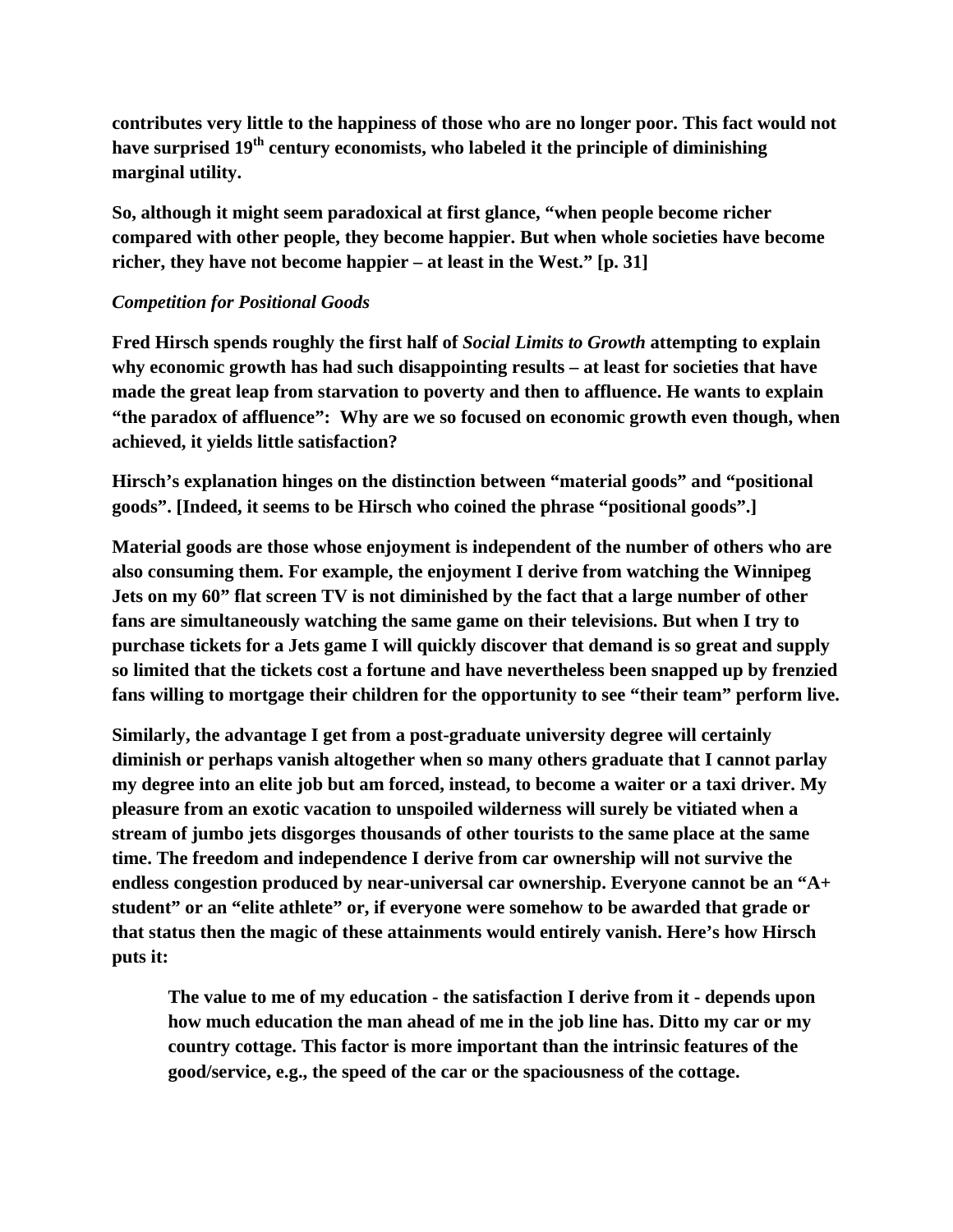**Moreover, when everyone stands on tiptoe, no one sees better but there are a lot of people with sore ankles. As Robert Franks has argued, the competition for positional goods creates adverse side-effects. When too many of us strive to buy homes in upscale neighbourhoods (with good schools for our kids) the cost of such homes escalates and most of us are priced out of the market. In the language of game theory, the competition for positional goods is a zero-sum game.** 

**What these illustrative examples make obvious is that positional goods cannot be democratized, either because they are inherently scarce – not everyone can study at Oxford or Harvard - or because when they are widely disseminated they lose the very qualities for which we sought them in the first place – when everyone has a university degree then possession of such a degree will often lead to a dull and poorly paid job. Positional goods give pleasure or satisfaction precisely because but only when one has them while most others do not. Groucho Marx summed up the point memorably when he roundly declared "I don't want to belong to any club that would accept me as a member."** 

# *The Struggle for Social Status*

**As Western industrial societies have become steadily more prosperous, the focus of our efforts and energies has shifted from the satisfaction of primary needs towards the quest for higher social status. Paradoxically, in this competitive quest for status, pursuing the goal of higher income becomes more important than it was as we struggled to emerge from poverty.** 

**Interestingly, Fred Hirsch is by no means the first economist to recognize that the scramble for wealth becomes more frantic as societies become more affluent.** 

**As long ago as 1759, in his treatise** *The Theory of Moral Sentiments* **(Edinburgh), the great Scottish moral philosopher (and economist) Adam Smith posed the key question: "To what purpose is all the toil and bustle of the world? What is the end of avarice and ambition, of the pursuit of wealth, of power and pre-eminence?"** 

**Smith perceptively describes how industrial man, having achieved his initial goal of bare subsistence doesn't then decide to put up his feet and smell the roses. Instead, he doubles and redoubles his efforts to accumulate more wealth. But why? Smith explains our ceaseless striving to better ourselves as following from the need for social status: "To be observed, to be attended to, to be taken notice of with sympathy, complacency, and approbation, are all the advantages which we can propose to derive from it. The rich man glories in his riches because he feels that they naturally draw upon him the attention of the world. The poor man, on the contrary, is ashamed of his poverty."** 

**In other words, mere subsistence fails to satisfy us because we crave "rank and distinction". We strive to be recognized as someone who counts; we want to be recognized**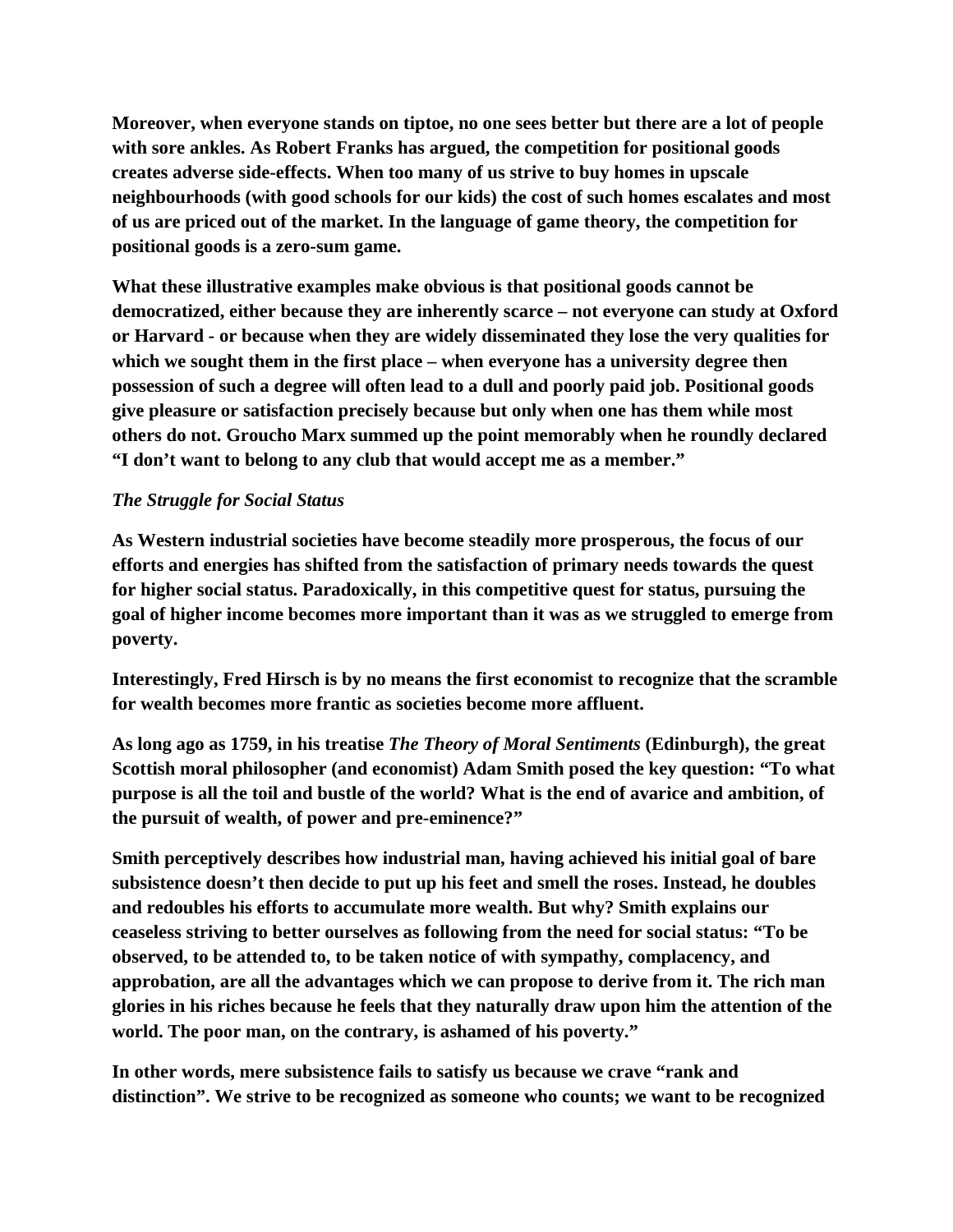**as "somebody". Having satisfied our basic material needs we nevertheless pursue ever greater income and wealth – mostly because we value high status. And why do we value status? Smith claims, with some plausibility, that our self-respect depends, as to a significant extent does our happiness, upon the attention and respect of others. The surest way of attaining** *this* **objective, in a society with capitalist marketplace values, is to enjoy a surfeit of material goods, especially those which are scarce and which thereby convey enhanced prestige. A Rolex rather than a Timex.** 

**The same psychological insight may be found, 150 years earlier, in Shakespeare's** *King Lear***. Lear's wicked daughters, Goneril and Regan, decide to strip away his entourage of knights and servants who are, they claim, superfluous to his needs. Their servants will look after him. Lear responds with passionate outrage: "O, reason not the need! Our basest beggars are in the poorest thing superfluous." Lear's reason may be disintegrating but he nevertheless understands that to flourish one needs more than the material necessities of life. His knights define him as a king or, in his case, an ex-king. They are essential to his identity (in a feudal society).** 

The radical political economist Thorsten Veblen, writing at the end of the 19<sup>th</sup> century<sup>v</sup>, **coined the phrase "conspicuous consumption" to explain why "consumptionism" has become the dominant religion of advanced Western societies. Consumption must be conspicuous if it is to generate status. In our day, of course, the religion of consumption is growing most rapidly in the newly emerging economic powers of India and China. The prospect of additional billions of consumers driving private cars and eating a diet heavy on meat would be exciting if it were not also a guarantee of worldwide global warming and consequent economic collapse.** 

**Fred Hirsch does more, however, than explore and develop these important themes. He uses them as the basis for his theory that there are social limits to growth – social limits that will undermine advanced capitalist societies well before these societies crash into the physical limits to growth posed by the twin dangers of resource depletion and environmental degradation.** 

# *Why "the affluent society" is an illusory goal for most people*

**For most of human history, the ruling class pursued ruthlessly its extravagant impulses while the rest of humanity- slaves, serfs, peasants, proletarians – were condemned to live hard-scrabble lives, frequently on the brink of destitution. The glory of capitalist productivity has been the creation of a large "middle class" and the diffusion of material advancement to ordinary working people. Workers, and in particular the new professionalmanagerial class of white collar workers are now able to acquire comfortable homes, fridges and stoves, microwave ovens, flat screen TVs and even packaged winter vacations somewhere warm and sunny.**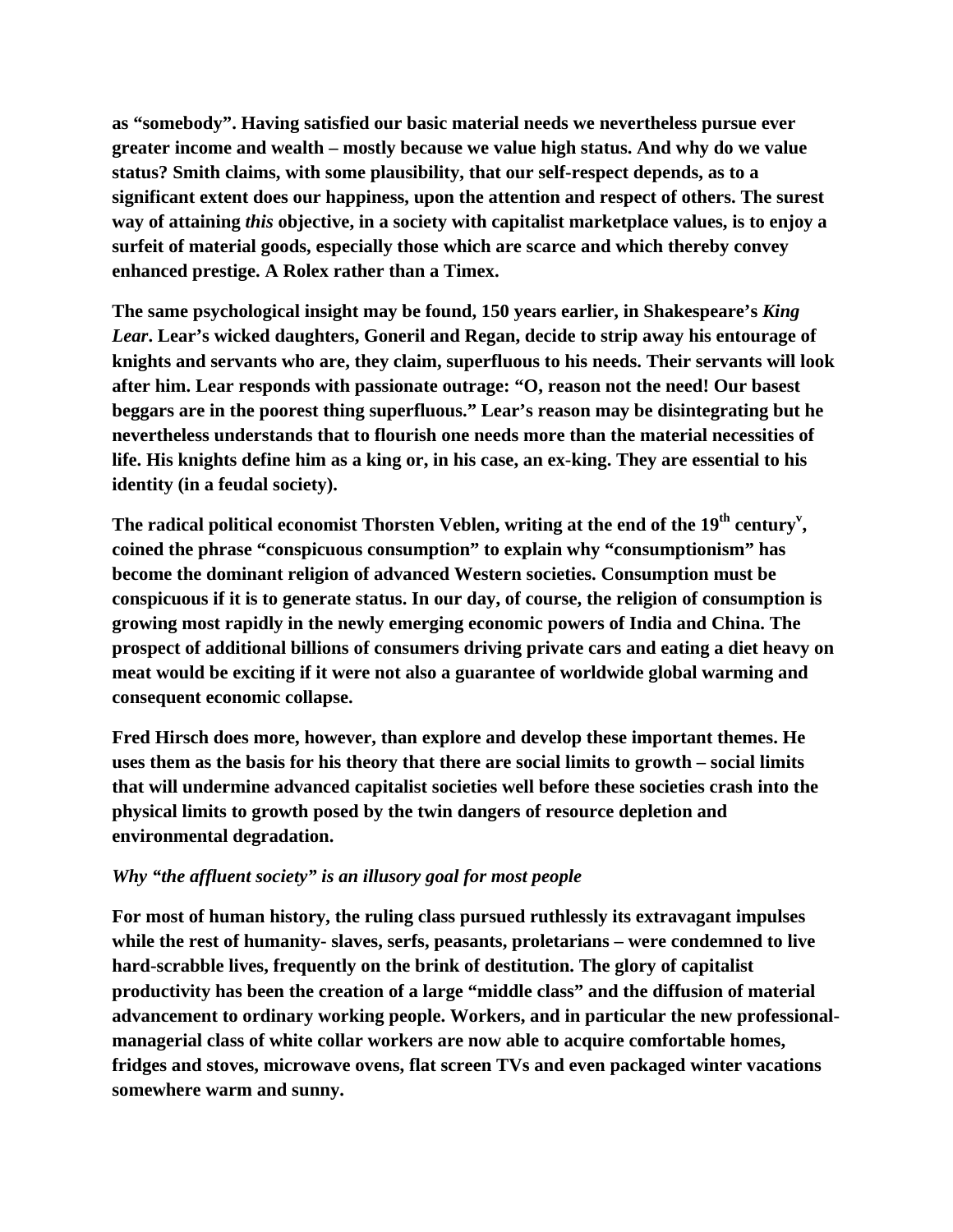**But, the capitalist revolution did more than transform the living standards of ordinary working people. It also promoted the erosion of such traditional values as community and mutual self-help. These values didn't vanish entirely but gradually they came to be overlain by a culture of rational individualism. Over a period of several centuries, competition displaced co-operation; material acquisition became more important than collective struggle. Working people, aspiring to middle class status, began to cast their votes for the likes of Margaret Thatcher in Britain and Ronald Regan in the USA.** 

**As the second half of Hirsch's book demonstrates, when societies make the great leap from starvation to sufficiency the scramble for wealth, power and status does not ameliorate. Instead, the competition for collective advancement transmogrifies into an increasingly fierce competition for individual advancement. In Thatcher's Britain, people proudly displayed buttons on which was written the word "Graspies" – an acronym for "greedy, amoral self-promoters". Personal self-aggrandizement becomes the ruling ideology of such societies. In the movie** *Wall Street,* **Gordon Gekko's mantra, "greed is good", was probably meant to be perceived ironically. Instead, it elicited widespread endorsement.** 

**However, as virtually every Western nation is discovering to its cost, no society can long survive and flourish when everyone is on the make and everyone is on the take. Political economist Robert Heilbroner concisely sums up Hirsch's thesis in this way: "A market society in which all buyers and sellers, workers and managers, householders and corporations cheated, lied, stole, used violence or trickery would not work".vi**

**Arguably, most advanced capitalist societies have now reached that point or are perilously close to reaching it. The bill of indictment is depressing: "democratic" elections are won by the candidate who can attract the most money, politicians are bought and sold, police officers take bribes, universities have become handmaidens to powerful corporate interests, accountants validate the books of fraudulent companies (think: Nortel, Enron and WorldCom), doctors are little more than marketing agents for the pharmaceutical industry and lawyers are a joke, nations are bankrupt by fraudulent banks but the top banksters are nevertheless offered staggeringly large bonuses.** 

**We are discovering, a little late in the day it must be admitted, the truth of Hirsh's thesis that capitalism only functions well when most people live according to pre-capitalist norms of honesty, restraint, trust, truthfulness and self-sacrifice. A world of rational gratificationmaximizers is discovering that our individually rational choices can quickly add up to collective self-destruction.** 

**The final word should go to the prophetic Irish poet William Butler Yeats.** 

**Things fall apart; the centre cannot hold; Mere anarchy is loosed upon the world, the blood-dimmed tide is loosed, and everywhere The Ceremony of innocence is**